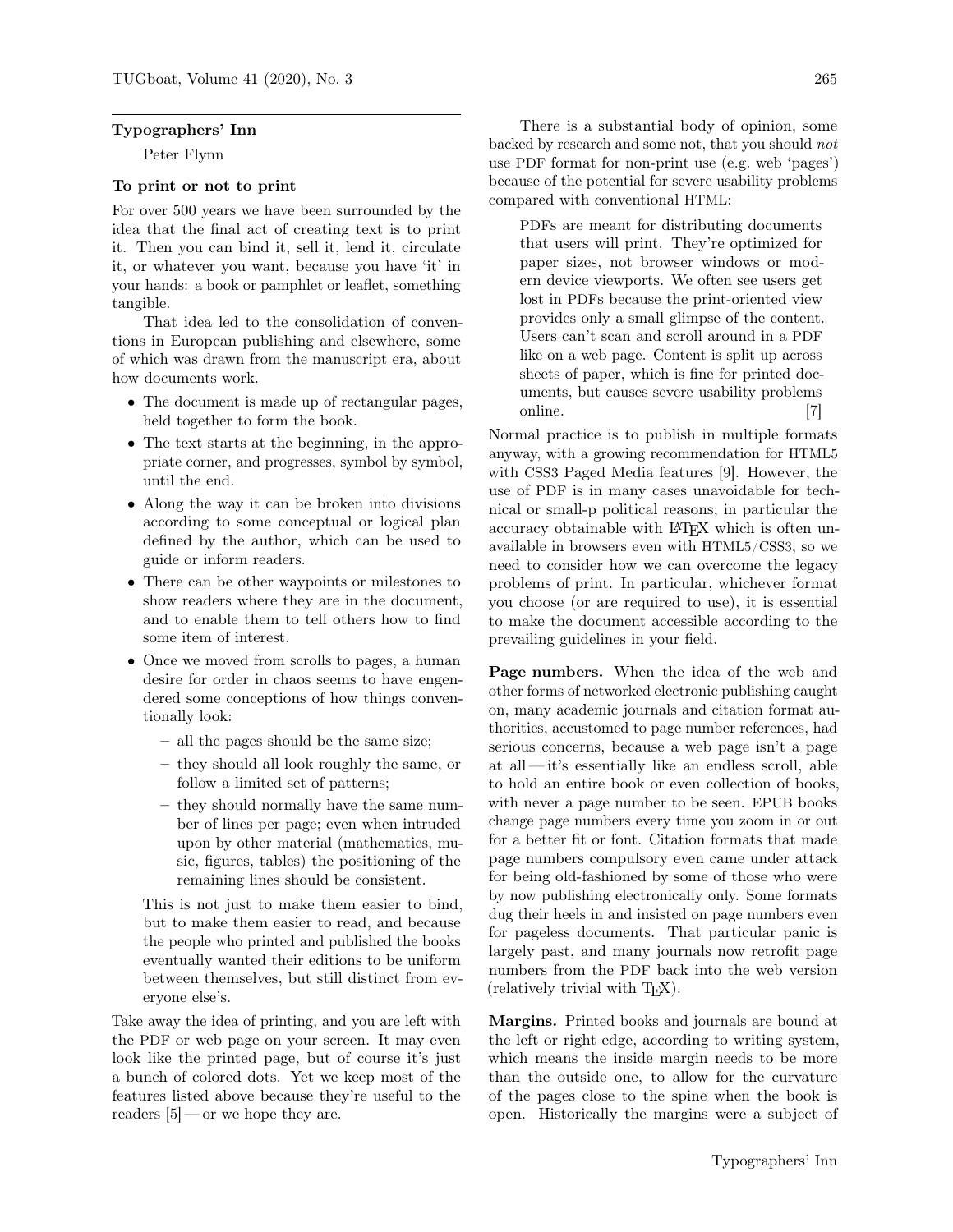great care and attention in book design, both in manuscript and print, exemplified by Tschichold's famous diagram (Figure 1). Most printed documents were traditionally set justified, much easier even in hand-set type than in manuscript, so the idea of the text occupying a rectangle of fixed dimensions on each page was an easy convention to continue.



Figure 1: Sketch of page proportions (after Tschichold [8], quoted in Lewis [6]).

In a format designed for on-screen reading, the uneven but symmetrical margins are probably an unnecessary distraction unless you can expect readers to use facing-page software. Some publishers create separate print-ready and display-ready PDFs so that online readers don't see the odd and even margins intended for print.

Lines. While the number of lines per page can be controlled in a PDF, it is pointless and meaningless on the web, and makes an EPUB virtually unusable, as both those formats are designed to be resized by the reader. In any event, line alignment across a double-page spread is not meaningful in a browser or reader unless facing-page viewing is available. The problems of 'show-through', where the aligned or 'backed-up' lines of print on the next or previous page are visible through thin paper, are quite clearly a print-only concept.

Questions. So what should we be looking out for when formatting for non-print reading only? Perhaps the following can act as a starting-point:

- 'Page' shape (window or viewport shape may be a better term): portrait like an office document or landscape like a modern screen?
- Margins: if they no longer need to be asymmetrical, how big should they be?
- Line length: there's more space in landscape, but let's not use it at the expense of readability;
- Font size and leading: how can you use it to compensate for longer lines?
- 'Page' numbering: is it needed at all?
- Number of lines per page or screen or window: is it important?
- Consistency and similarity: do they need to be preserved if more than one document is being published in series?
- Document structure: some form of sectional division will probably continue to be needed; they will require a numbering scheme of some kind if there are no pages to number.

Paper isn't going away any time soon, but as we start to change our reading habits, it's worth starting to think about how that will affect our document classes.

## Centering (again)

This has become a recurrent theme as people send me more examples of poor line-breaking in centred titles [2, 3]. In one article [4] I showed an early example (1549) which I reproduce again in Figure 2 where the word 'Contents' was broken 'CON' (in antiqua, large and red, between fleurons) and 'tents' (in blackletter, body text size).



Figure 2: Unusual line-breaking in a heading (Book of Common Prayer, 1549, fragment, courtesy of The Society of Archbishop Justus); see [4] for the original context.

Recently I came across another early example, this time from 1573. It was posted on Twitter as a very low-resolution image on a bright violet background, and I am indebted to Paul W. Nash, Editor of the Journal of the Printing Historical Society for identifying it for me, and for providing much additional information (Figure 3). Richard Tottle (also Tottel and other spellings, as here) was a publisher in sixteenth century London, known for his *Miscellany*, the first collection of poetry in English.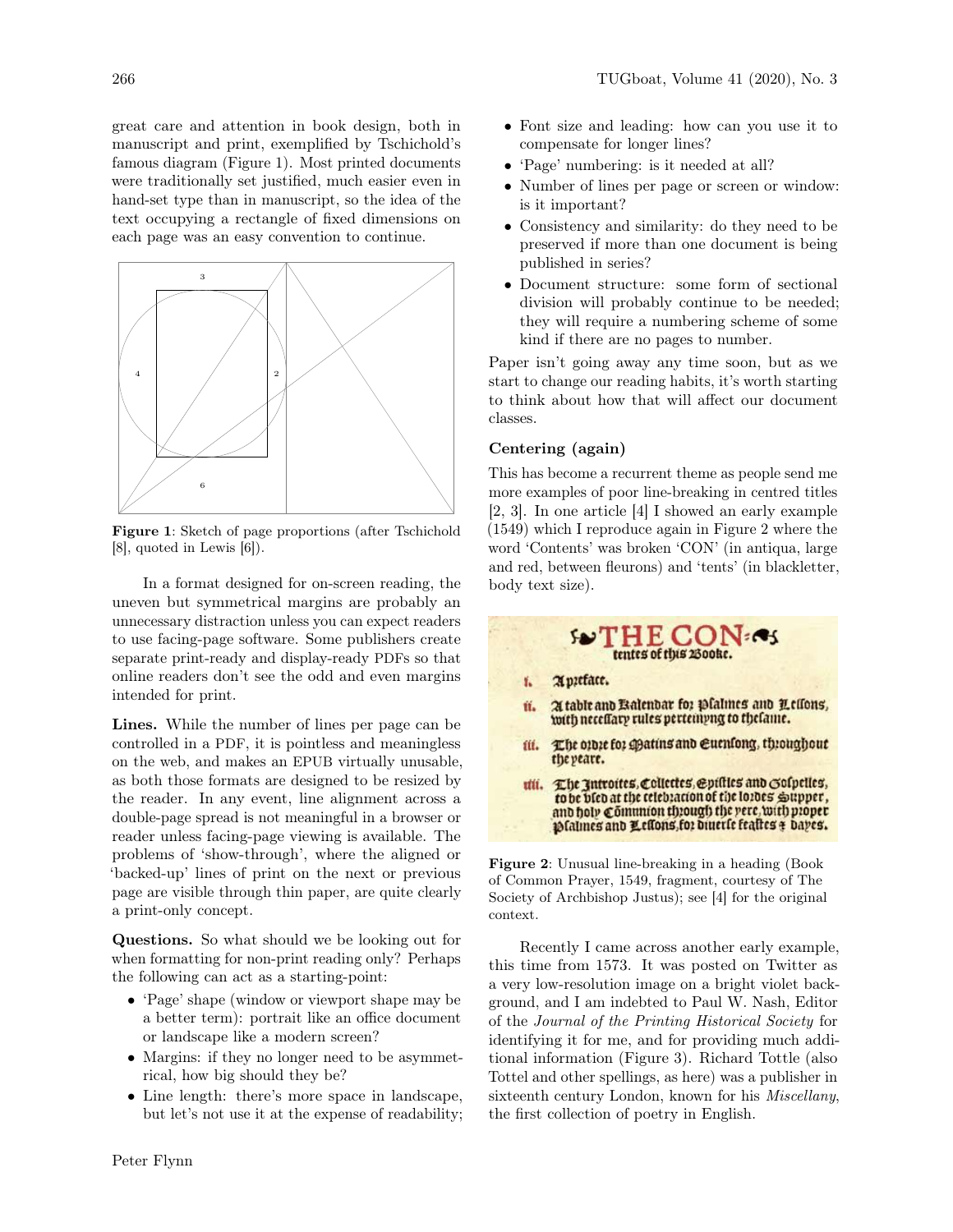T Imprinted at London in Flecteftreate within Temple barre at the figne of the Hand and Starre by Richarde Cottlie.  $Ann.$  Dom  $1573.$  $(\cdot)$ 

Cum priuilegio ad imprimen-<br>mendum folum.

Figure 3: Colophon from Sir William Staunford's An exposition of the kinges prerogative, collected out of the great Abridgement of Justice Fitzherbert and other olde writers of the lawes of England (1573) printed by Richard Tottle. Facsimile available at https: //books.google.co.uk/books?vid=OIQ8AAAAcAAJ.

In this colophon, however, it's not a word broken over a line but a phrase: the name of the location (Hand and Star). It is subject to a change of font, again from antiqua to blackletter, which to modern eyes appears strange. But it was a style at the time to alternate lines of different fonts, and Dr Nash is of the opinion that this was the prevailing factor in an arrangement like a colophon where it contributed to successive lines being shorter and shorter to obtain a triangular effect: the relation of the type to the meaning of the text was only considered very loosely if at all. The example is also curious for the extra 't' in the printer's name, and the accidental duplication of the syllable 'men' in the impressum at the bottom.

 $\P$  Imprinted at London in Fleetftreate within Temple barre at the figne of the Hand and Starre by Kicharde Totttle. Anno Dom 1573.  $\left(\cdot\right)$ 

> Cum priuilegio ad imprimenmendum folum.

Figure 4: Typographically reconstructed colophon (draft, incomplete)

For a separate project I am using this as an example for typographic reconstruction using easily available modern fonts (Figure 4). In this case the antiqua is Ballard, from Proportional Lime, who specialise in modern cuttings of historical typefaces

(available from MyFonts.com). It is modeled on type used by Henrie Ballard, who ran a press just down the street from Tottle, the other side of Temple Bar, a few decades later. The blackletter is Missaali, a textura based on a much earlier typeface from the German printer Bartholomew Ghotan in the 1480s, and available from CTAN.

Despite the need to retain typographic unity within the line, it is interesting that neither compositors nor printers nor publishers (often the same in those days) felt it necessary for a name or a word to remain in the same font across a line-break. I did at one stage think that perhaps there was a feeling that the publisher's name should be in a specific font, and that there could have been a technical reason behind this — font bodies were not of exact or even sizes between foundries, so a font of a given size from one foundry might not be the same depth as the same font of the same nominal size from another, and would require additional spacing material. But Dr Nash has identified other mixed lines elsewhere in the document which indicate that the smaller size of black letter and italic were indeed cast on the same size of body.

While we're on the subject of mixing fonts, I was sent the sign in Figure 5. At first glance I thought it might be a UK placename like Ottery St Mary or Forncett St Peter, but apparently it only refers to Osborne Street. Ultimately, if you simply don't have access to the font any more, or it no longer exists in a usable form, your options for changing font in mid-line may be forced.



Figure 5: Garage sign in Colchester, UK

#### New device driver for old format

I was talking with Barbara Beeton a while ago about a project we are both involved in, and the topic of the durability of text came up. She was making the point that computer files have nowhere near the permanence of clay tablets, which, after all, only become more indestructible when subjected to fire [1].

Given that we can replicate a facsimile of a clay tablet using a 3D printer, and that numerous